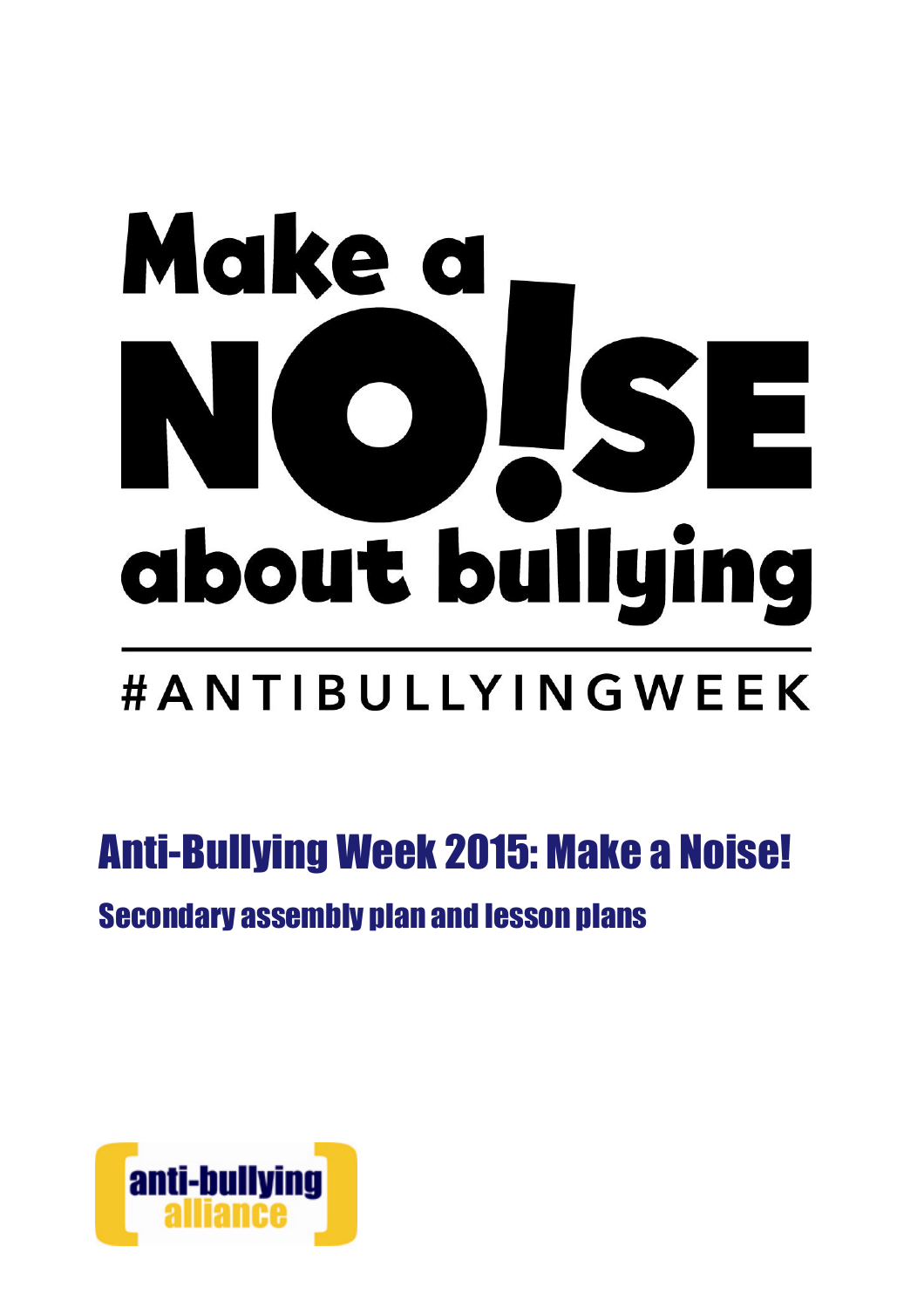

# Contents page

- Introduction [Page 3](#page-2-0)
- Assembly plan [Page 4](#page-3-0)
- Lesson plans **[Page 7](#page-6-0)** 
	- Lesson 1 [Page 7](#page-6-0)
	- Lesson 2 [Page 8](#page-7-0)
	- Lesson 3 [Page 9](#page-8-0)
	- Lesson 4 [Page 10](#page-9-0)
- Appendix  $1 -$  Story board Page  $12$
- Appendix  $2 -$  Role on the wall [Page 13](#page-12-0)

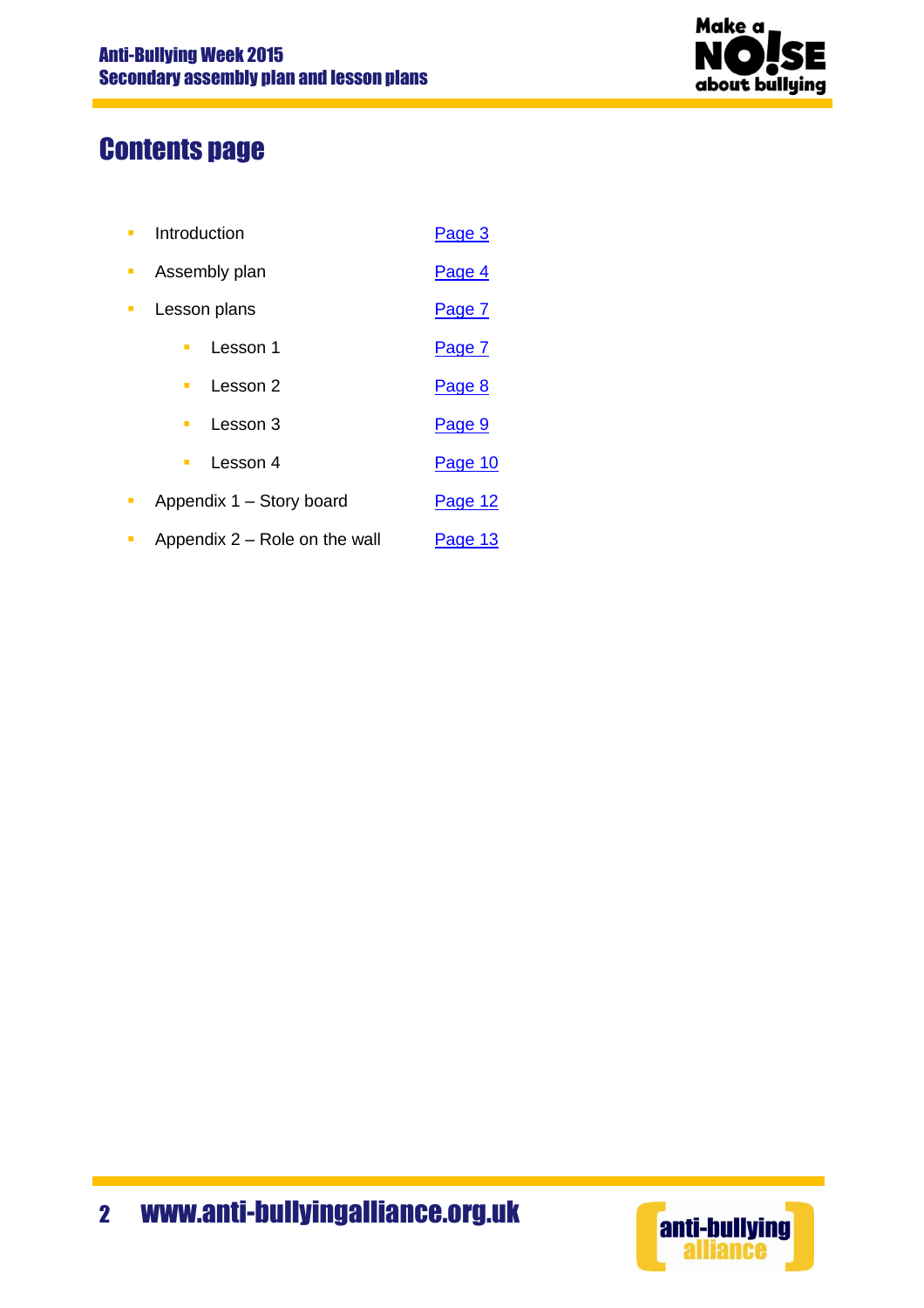

# <span id="page-2-0"></span>**Introduction**

The Anti-Bullying Alliance is a coalition of organisations and individuals working together to stop bullying and create safe environments, in which children and young people can live, grow, play and learn. It was established in 2002 and is hosted by leading children's charity, the [National](http://www.ncb.org.uk/)  [Children's Bureau.](http://www.ncb.org.uk/)

The Anti-Bullying Alliance coordinates Anti-Bullying Week each November.

This year Anti-Bullying Week is from  $16<sup>th</sup> - 20<sup>th</sup>$  November and is supported by Barclays. The theme is '**Make a Noise about Bullying'**. The key aim is to encourage children and young people to make a noise about bullying, whether it's happening to them or to someone else, faceto-face or online. The aims of the week are:

- to empower children and young people to make a noise about bullying whether it is happening to them or to someone else, face to face or online;
- to help parents and carers have conversations with their children about bullying both as a way of preventing bullying, and to help children who are worried about bullying;
- to encourage 'talking schools' where all children and young people are given a safe space to discuss bullying and other issues that effect their lives, and are supported to report all forms of bullying;
- to equip teachers to respond effectively when children tell them they're being bullied; and
- to raise awareness of the impact of bullying on children's lives if they don't tell anyone it's happening – or if they are not given appropriate support – with a focus on the impact on mental health.

The Anti-Bullying Alliance has launched a short film, an assembly and lesson plan in support of the week for primary and secondary schools. These assembly and lesson resources are designed to be flexible: they can be used across the week or as stand-alone activities either in PSHE lessons or tutor time.

More information about **Make a Noise about Bullying** and Anti-Bullying Week can be found at [http://www.anti-bullyingalliance.org.uk/anti-bullying-week/.](http://www.anti-bullyingalliance.org.uk/anti-bullying-week/)

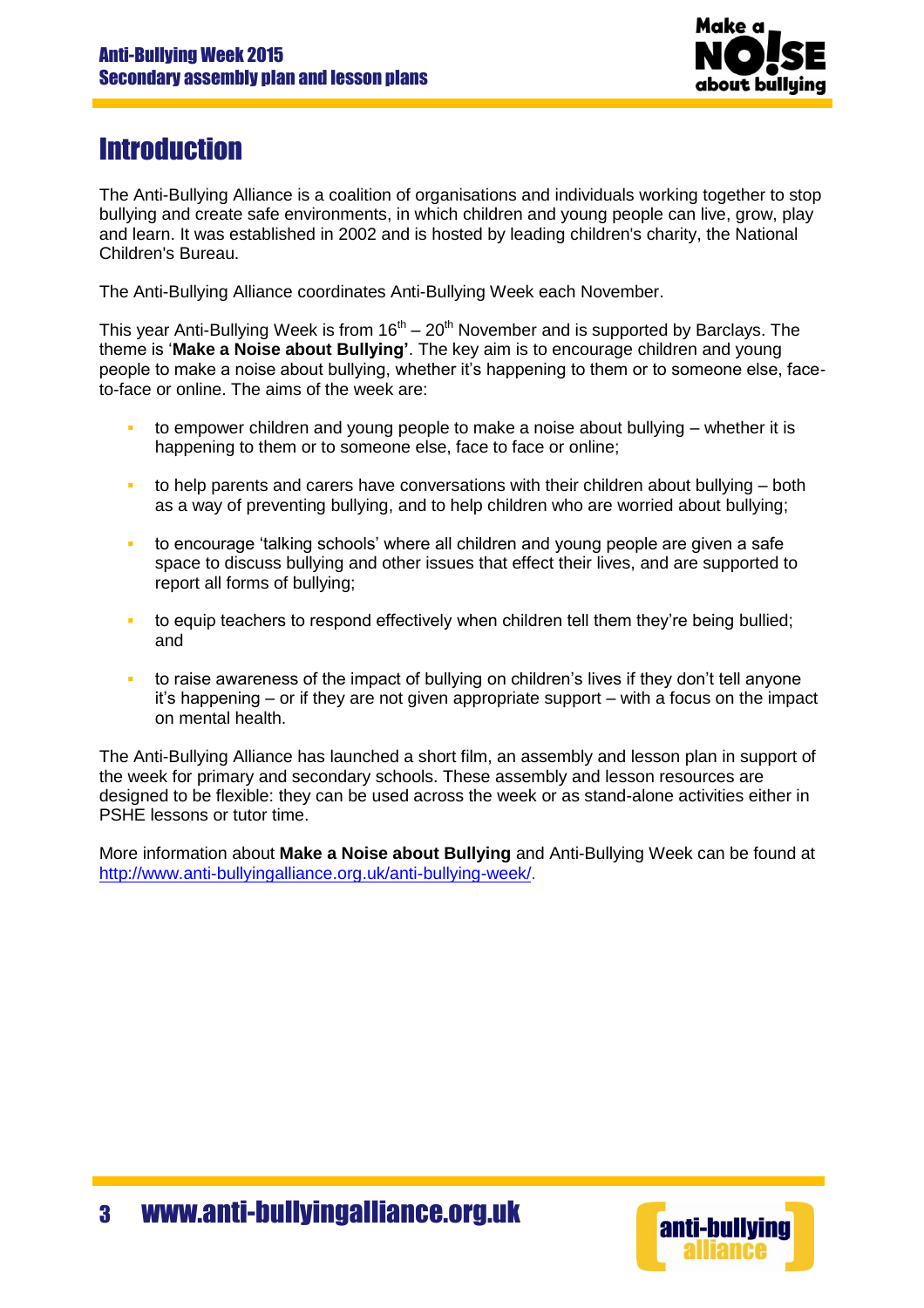

# <span id="page-3-0"></span>Anti-Bullying Week Secondary School Assembly

You will need to download the secondary assembly PowerPoint from our website which accompanies this assembly plan: [www.anti-bullyingalliance.org.uk](http://www.anti-bullyingalliance.org.uk/)

# Assembly overview

This assembly plan will enable you to introduce the **Make a Noise about bullying** campaign and Anti-Bullying Week. It will give students the opportunity to understand some of the effects of bullying, understand what bullying is and how they can report it. The assembly plan comes with four complimentary classroom activities that extend students' understanding of the topic, providing engaging activities can be delivered throughout Anti-Bullying Week.

# **Resources**

- This Assembly plan enables teachers to follow a script and the PowerPoint presentation simultaneously.
- Assembly PowerPoint Presentation featuring the Anti-Bullying Alliance **Make a Noise about Bullying** campaign video.
- Four complimentary lesson plans to be delivered in the classroom.

# Assembly script and slides

# **Slides 2 – 5:**

- Once students are settled, conduct a quiz with the whole group using the traffic lights in their planners (if these aren't available instruct students to use thumbs to indicate their answer).
- Slide 2: 30% of 6-15 year olds have been bullied in the past year TRUE. At this point you could ask a third of the room to stand up – this will show how significant this percentage is.
- Slide 3: Children are five times more likely to be bullied online than at school FALSE. Explain that this is a common misconception – the number of students bullied in school is far higher. That is why students and staff must work together to report and intervene with any incidents.
- Slide 4: 16,000 11-15 year olds are absent from school at any one time due to bullying TRUE. Use this fact to emphasise how destructive bullying is to people's lives.
- Slide 5: Encourage students to reflect on the effects of bullying by looking at some of the possible consequences bullying can have on lives.

## **Slide 6:**

**Display the slide and images of famous people and ask them to figure out what the** connection could be.



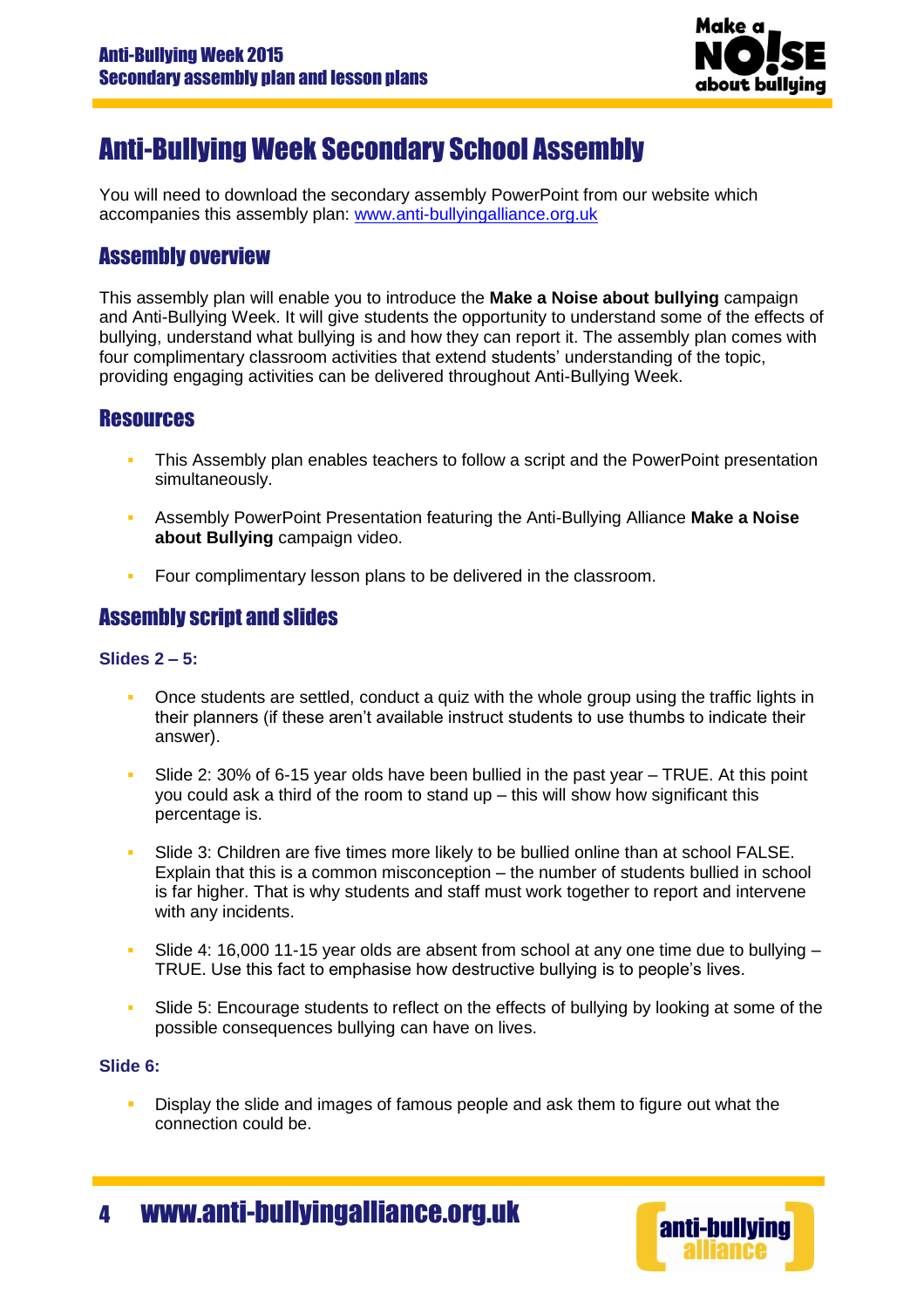

- **Reveal the connection they have all been bullied. Bullying doesn't need to ruin lives** but we have a part to play in making sure it doesn't.
- Ask students to put their hand up if they know how they could play a part in stopping bullying. Emphasise that everyone has a responsibility to make sure bullying doesn't ruin lives.

## **Slide 7:**

• Play the campaign video.

#### **Slide 8:**

- **Read the results of the Immediate Media survey on slide 8. By making a noise about** bullying they could prevent the negative consequences listed on slide 5. Unfortunately, many students feel nervous about reporting bullying because of what might happen next, or aren't sure how to report it.
- Ask students to think of one word that describes a 'life-saver'. Give students 20 seconds to think of an appropriate word (take some ideas to prompt thinking).
- **Explain that you are going to create a Mexican-sound-wave and when you point to them** they must shout their word to describe a 'life-saver'. Explain that you will start at the left side of the room and work across. Students should stand and shout their word, as if they are doing a normal Mexican wave but with sound effects. Try this out and then repeat with more volume!
- Once students are settled again, explain this shows one way they can help put an end to bullying - by changing the language they use to describe people that speak out about bullying. In future, if students hear that someone has reported bullying, they should consider them as "life-savers" (or the words they have just shouted out), rather than "grasses" or "snitches".

#### **Slide 9:**

- Explain that some people aren't sure what bullying is and this can stop them from reporting it. What are the differences between falling out with your friends and being bullied?
- Click to reveal the Anti-Bullying Alliance definition: the repetitive, intentional hurting of one person or group by another person or group, where the relationship involves an imbalance of power. Bullying can be physical, verbal or psychological. It can happen face-to-face or through cyberspace. How did this compare to their ideas? Are they ready to be tested?

#### **Slides 10 – 12:**

- Using the ABA scenarios on slides 10 12 ask students if they think this is bullying, not bullying or if they need more information. There is a checklist on the slide to help them judge the scenario.
- Students can vote in a variety of ways pick the best for your group e.g. standing/sitting, hands up/down, thumb up/down, using traffic lights in their student planner etc.

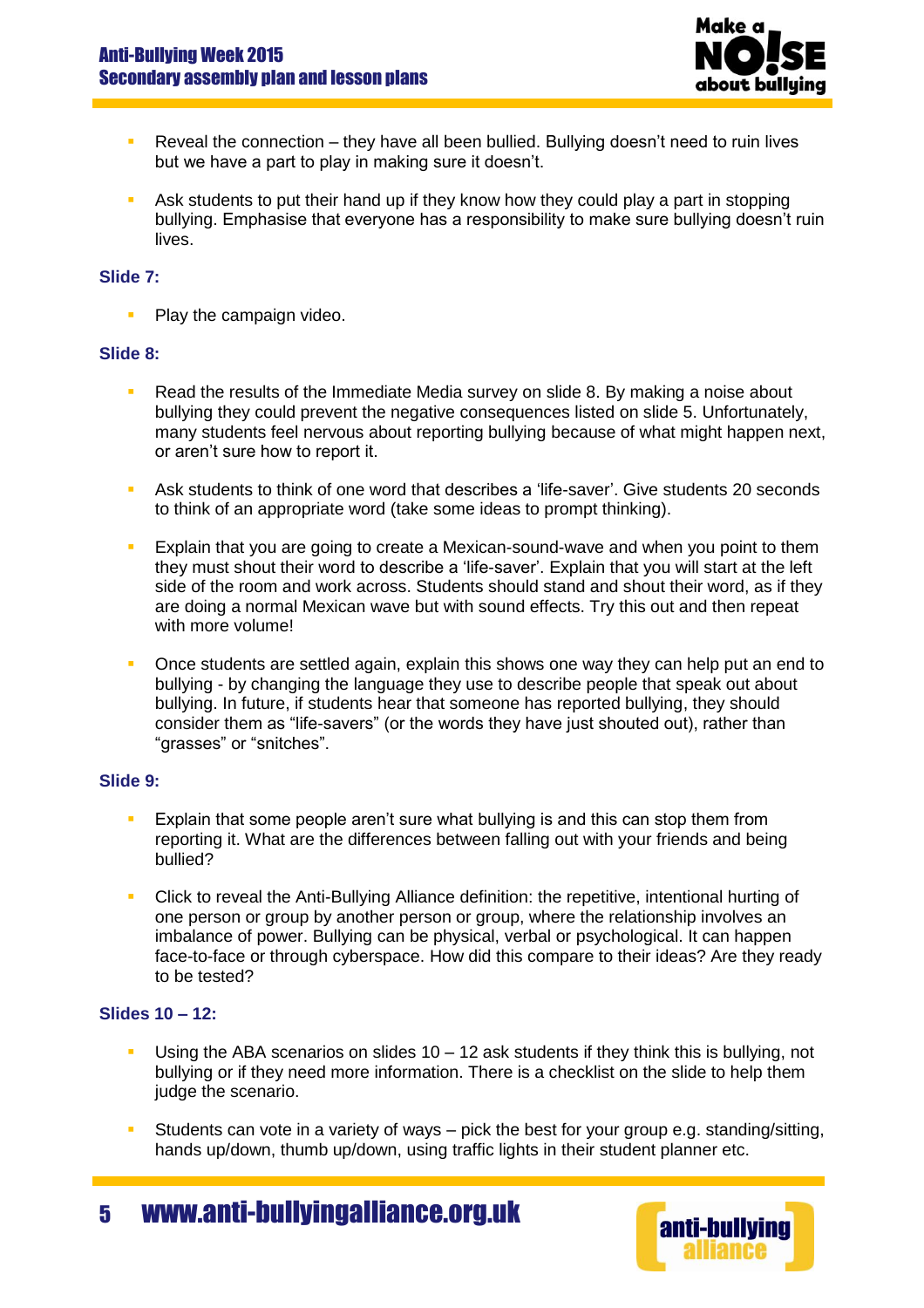

**Discuss the scenarios – what extra information might be needed to help judge if it is** bullying or not (i.e. is it repetitive?)

# **Slide 13:**

- **Finally, adapt the last slide to give specific information on how to report an incident. This** might include questions around who, when, where, how etc.
- This is especially useful to year 7 students who may not be aware of how secondary schools work, and feel nervous about this topic.
- This is also a good opportunity to reaffirm what bullying is (on slide 9) and detail the consequences for people that conduct bullying behaviours.
- You may also wish to include information about how to deal with bullying that is happening face-to-face, online, in school and outside of school so students can apply this to a range of situations.

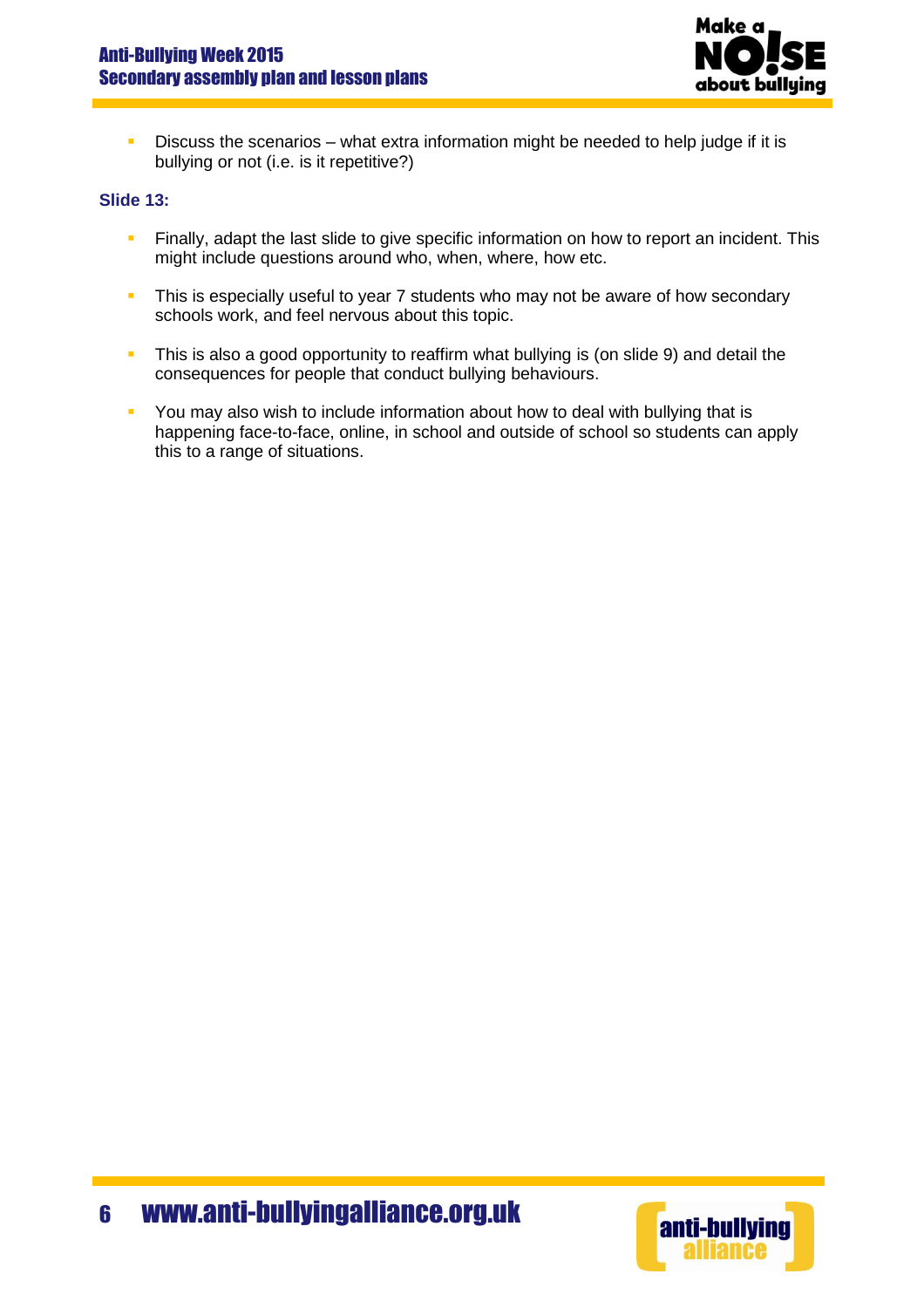

# <span id="page-6-0"></span>Anti-Bullying Week Secondary School Lessons

You will need to download the secondary lessons PowerPoint from our website which accompanies this lesson plan: [http://www.anti-bullyingalliance.org.uk/anti-bullying](http://www.anti-bullyingalliance.org.uk/anti-bullying-week/resources/)[week/resources/.](http://www.anti-bullyingalliance.org.uk/anti-bullying-week/resources/) The following four sessions are 20 minutes long. They can be used to support lessons, used as tutor time activities or combined for a longer session – depending on your school's individual circumstances and pupils' needs.

# Lesson 1 "listen and learn"

# **What you'll need**

- The **Anti-Bullying Week classroom presentation**
- **Sticky notes**
- **Storyboards** on page 12
- Whiteboard and whiteboard pens

# **Developing empathy – 10 minutes**

- Give each student a sticky note and ask them to complete the following sentence starter: "I feel \_\_\_\_ (insert an emotion) because \_\_\_\_\_", using slide 2 of the **Anti-Bullying Week classroom presentation** to support. Explain that their responses can be as fun or as imaginative as they want them to be - encouraging them to avoid the most obvious emotions and/or reasons.
- Once all students have written their sentence, collect them in and ask for a volunteer to come to the front. Ask them to pick a sticky note at random (you may wish to have a quick check that there is nothing offensive before you continue). Without speaking, the student must communicate the emotion and the reason to the class, using gestures and facial expressions, so that the class can guess what is wrong with them. If you have a shy class you could ask them to do this in pairs first, before asking a couple of volunteers to perform theirs to the class.
- Once you have completed this exercise with a few different students and emotions, ask students to reflect.
	- o What did they find difficult about this task?
	- o What skills do they feel they developed?
	- $\circ$  How did they feel when they couldn't effectively communicate their emotions or reasons?
	- o Have they ever felt similar to this in real life?
- Depending on your class, you may wish to ask some or all of these questions, pair students up or just ask them to think about the final question themselves.



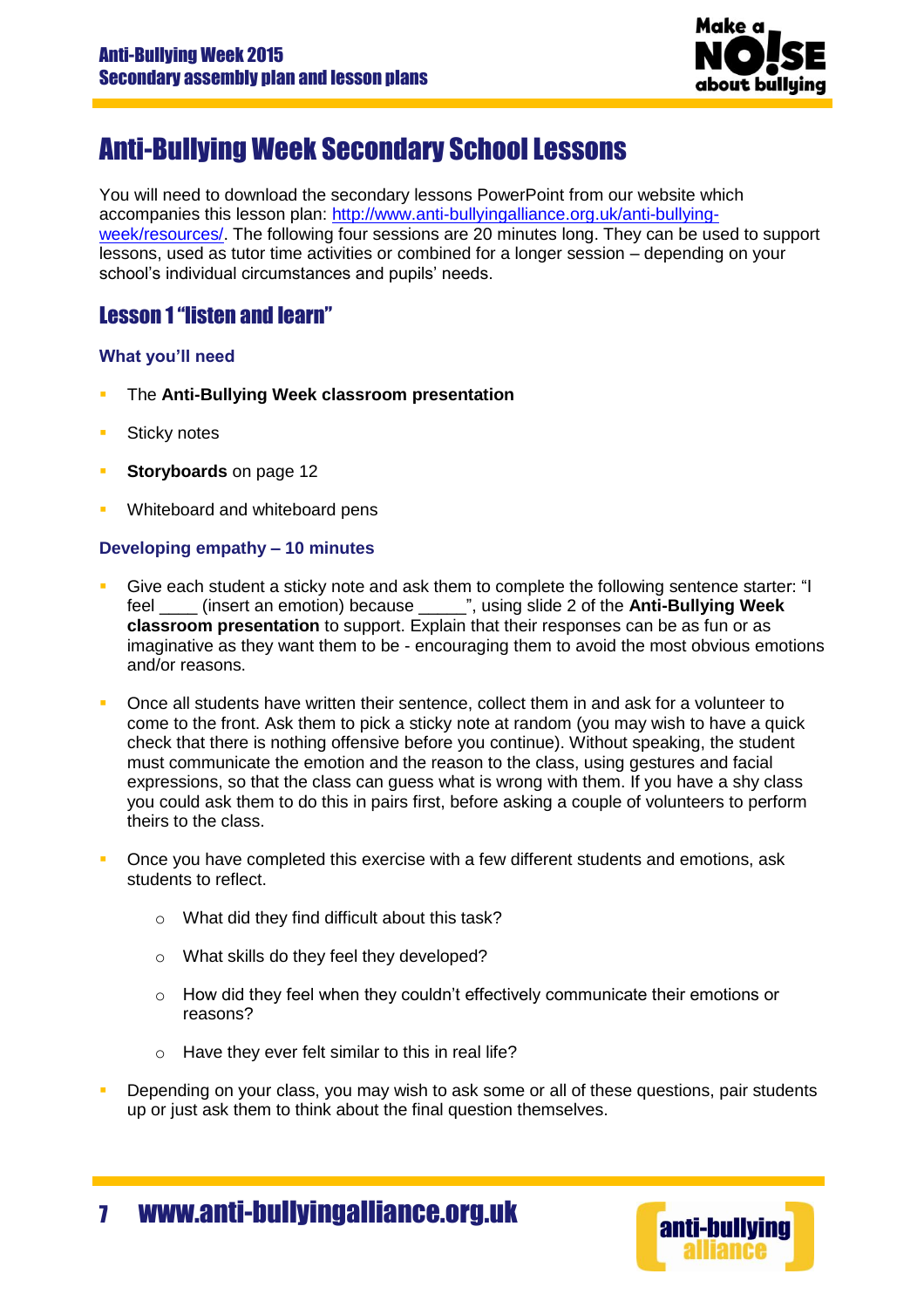

 At this point you may wish to introduce students to the concept of empathy, using the definition and 'five ways to be empathetic' on slide 3 of the **Anti-Bullying Week classroom presentation**. Relate this to their own experiences by sharing examples of times when they have experienced empathy, or had empathy shown to them.

# **Telling tales – 10 minutes**

- Divide students into groups of three preferably with other students they feel at ease with. Challenge them to come up with a story about someone that is being bullied who doesn't tell anyone about what is happening. They should start by brainstorming ideas using the storytelling prompts on slide 4 of the **Anti-Bullying Week classroom presentation**. Limit students to five minutes for planning; meanwhile hand out copies of the **Storyboard**, on page xx.
- Once students have come up with their main characters and storylines, ask them to sketch at least six key scenes using the **Storyboard** on page xx.
- Collect the stories in and keep them for next lesson.

# <span id="page-7-0"></span>Lesson 2 "look and see"

## **What you'll need**

- The **Anti-Bullying Week classroom presentation**
- Students' completed **Storyboards** (see page 12)
- **Role on the wall** template on page 13
- **Whiteboard and whiteboard pen**

## **Turning tableaux – 5 minutes**

- Put students back into their 'Telling Tales' group from the previous session and give them their storyboard stories. They must recreate a scene from their storyboard as a tableau. How can they use only facial expressions, body language and classroom props to tell their story?
- Students perform their tableaux, which are interpreted by the rest of the class. Can they see the story that is developing from the clues they are given?
- **This activity helps to develop students' empathy and emotional literacy skills by emphasising** how much can be told from the way a person acts or looks. Reflect on this skill by revisiting the 'five ways to be empathetic' on slide 3 of the **Anti-Bullying Week classroom presentation**.

#### **Role on the wall – 8 minutes**

 Now ask students to swap their storyboard story with another group. How you manage this will depend on your class – you may wish this swap to be completely random or a little more deliberate.

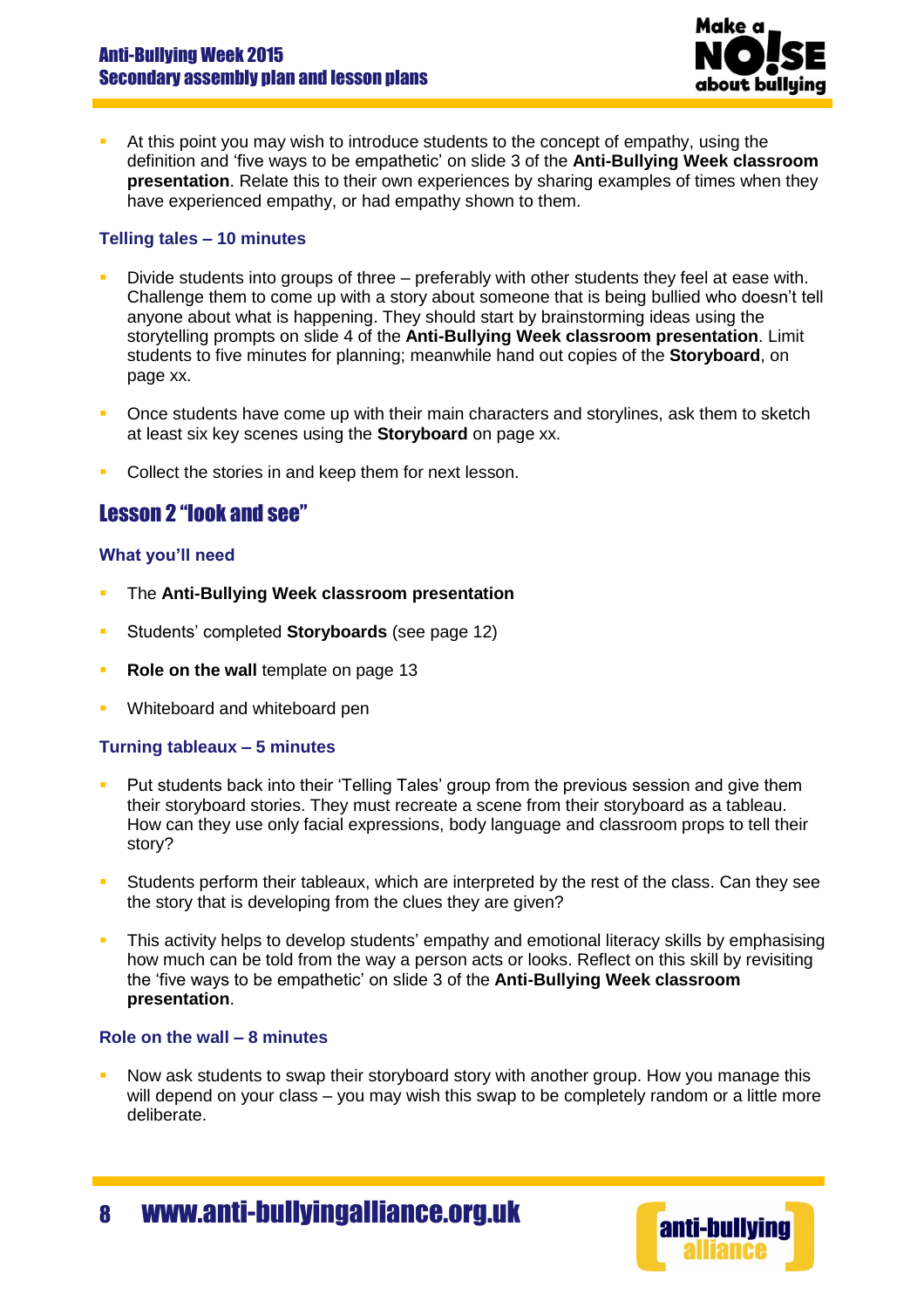

- As a group, they must read their story and complete the **Role on the wall** template on page 13 and slide 5 of the **Anti-Bullying Week classroom presentation**. To complete this task they must empathise with the main character and victim: by analysing the external pressures they are facing, they can start to imagine what this is making them think and how this is making them feel inside.
- Feed back some of these thoughts and feelings as a class to identify any patterns or similarities – do all people that are bullied feel the same, regardless of the type of bullying behaviour they are facing? As an extension you could repeat this activity for the perpetrator, or simply pose the question 'how might the perpetrator be feeling?'

## **Make a noise – change the story! – 7 minutes**

Now challenge students to change their story. They must re-write the story to include their main character deciding to tell someone about what is happening. Who do they decide to tell? What happens as a result? What changes? How do the perpetrators change their behaviour as well and realise what they were doing was wrong?

- Students sketch out a new storyboard, showing the new storyline, using a copy of the **Storyboard** on page 12.
- Collect these storyboards and keep them for the next lesson.

# <span id="page-8-0"></span>Lesson 3 'take action'

## **What you'll need**

- The **Anti-Bullying Week classroom presentation**
- **Sticky notes**
- Students' completed **Storyboards** (see page 12)
- **Your school's anti-bullying policy or guidelines**
- **Cameras, tablets or phones**
- Whiteboard and whiteboard pens

## **Anti-Bullying Champions – 5 minutes**

- This activity may require some preparation and adaptation to suit your students but is ideal for year 7 students who have recently made the transition to high school. The idea is that each student pledges to be an anti-bullying champion, to let a teacher or adult know if they have seen any signs of bullying behaviour.
- Students could come up with an idea for a display or a charter (to be completed later) that shows how they can be Anti-Bullying Champions in their schools, communities and online.
- This allows students to use the emotional literacy skills they have been developing as well as feeling a sense of security from the communal nature of the task.

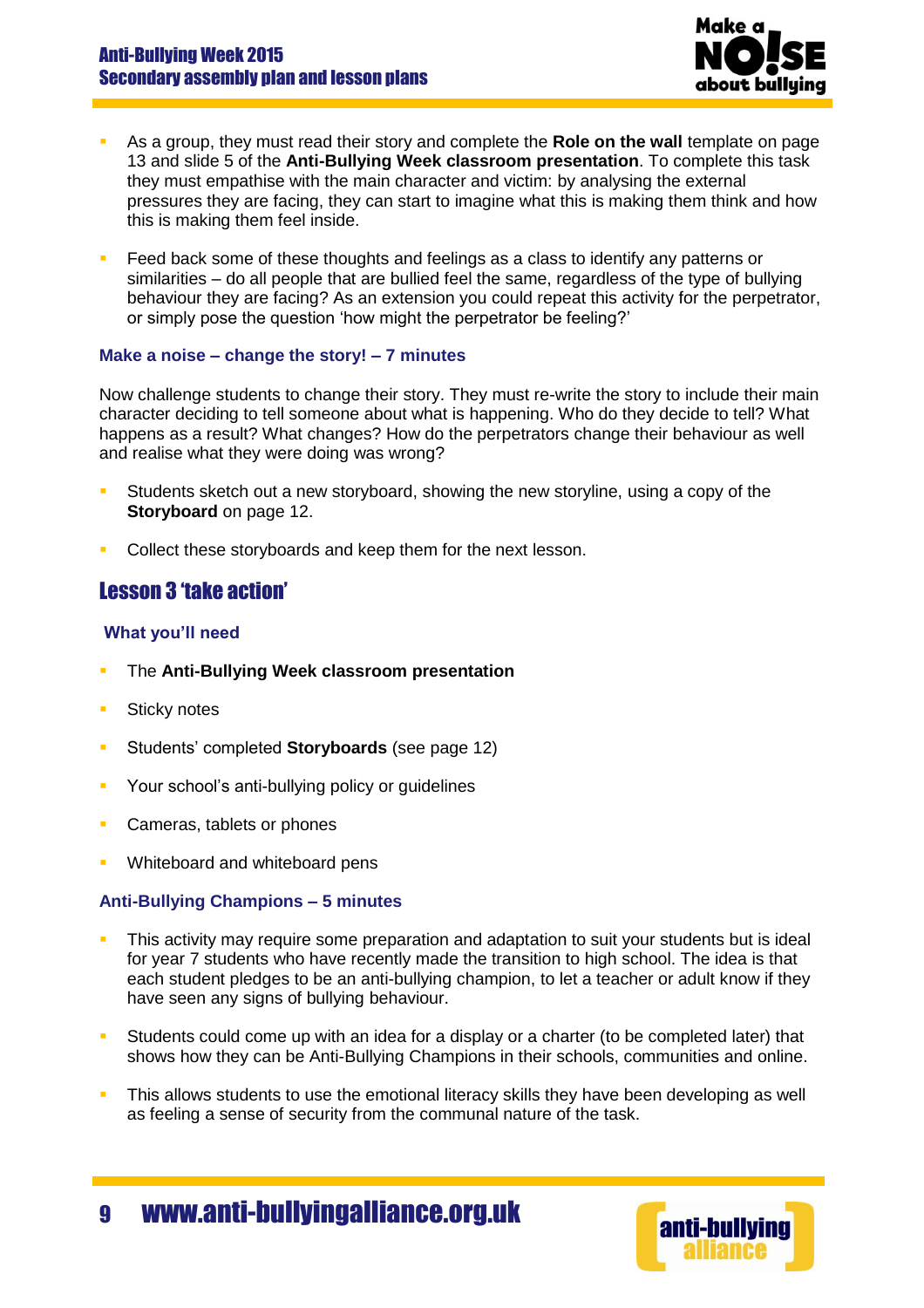

 Ask students to consider what signs they should be looking out for – relating these back to the activities they have completed (e.g. facial expressions, body language, listening to things that are being said etc).

#### **Make a noise – take action! 5m**

- Use your school's anti-bullying policy to generate a discussion around practical and appropriate ways to intervene in a bullying situation. Anti-Bullying Week is the perfect time to review your anti-bullying policy and consider how students and parents can help inform a school policy. The Anti-Bullying Alliance have developed a range of school assessment tools [http://www.anti-bullyingalliance.org.uk/resources/school-assessment-tools/.](http://www.anti-bullyingalliance.org.uk/resources/school-assessment-tools/)
- Use the prompt questions on slide 6 of the **Anti-Bullying Week classroom presentation** to explore different scenarios that could effect students e.g. Will they need to act differently if the bullying is face to face or online, because of differences such as impairment, disability, faith or race, in school or outside of school? What do they feel the risks and challenges might be? Use this as an opportunity to explore your students' fears and clarify any confusion.

## **Photo finish – 10 minutes**

- Now ask students to apply this understanding to their new story idea, where their victim makes a noise about bullying. What extra detail can they include, based on their new understanding of school policy and best practice?
- Ask students to create a six-frame photo-story, showing the character "making a noise" about the bullying. Present the stories back as a class and reflect on how the stories changed from the originals – where the main character kept silent. What actions were taken to resolve the situation? Which story had the best outcome?

# <span id="page-9-0"></span>Lesson 4 'make a noise"

## **What you'll need**

- The **Anti-Bullying Week classroom presentation**
- **Paper (cut into round stepping-stones)**
- **Pens and paper for brainstorming**
- **Whiteboard and whiteboard pens**

## **Stepping stone – 10 minutes**

- Using the question on slide 7 of the **Anti-Bullying Week classroom presentation**, reflect back on the learning throughout the week. Each student should write a small action on a piece of paper. Each action and piece of paper will become a stepping-stone.
- Students must work together to create stepping-stones that will allow one student to get to the other side of the room. How many ideas and actions can they come up with? Which action will they perform themselves?

#### **Make a noise – express yourself! – 10 minutes**

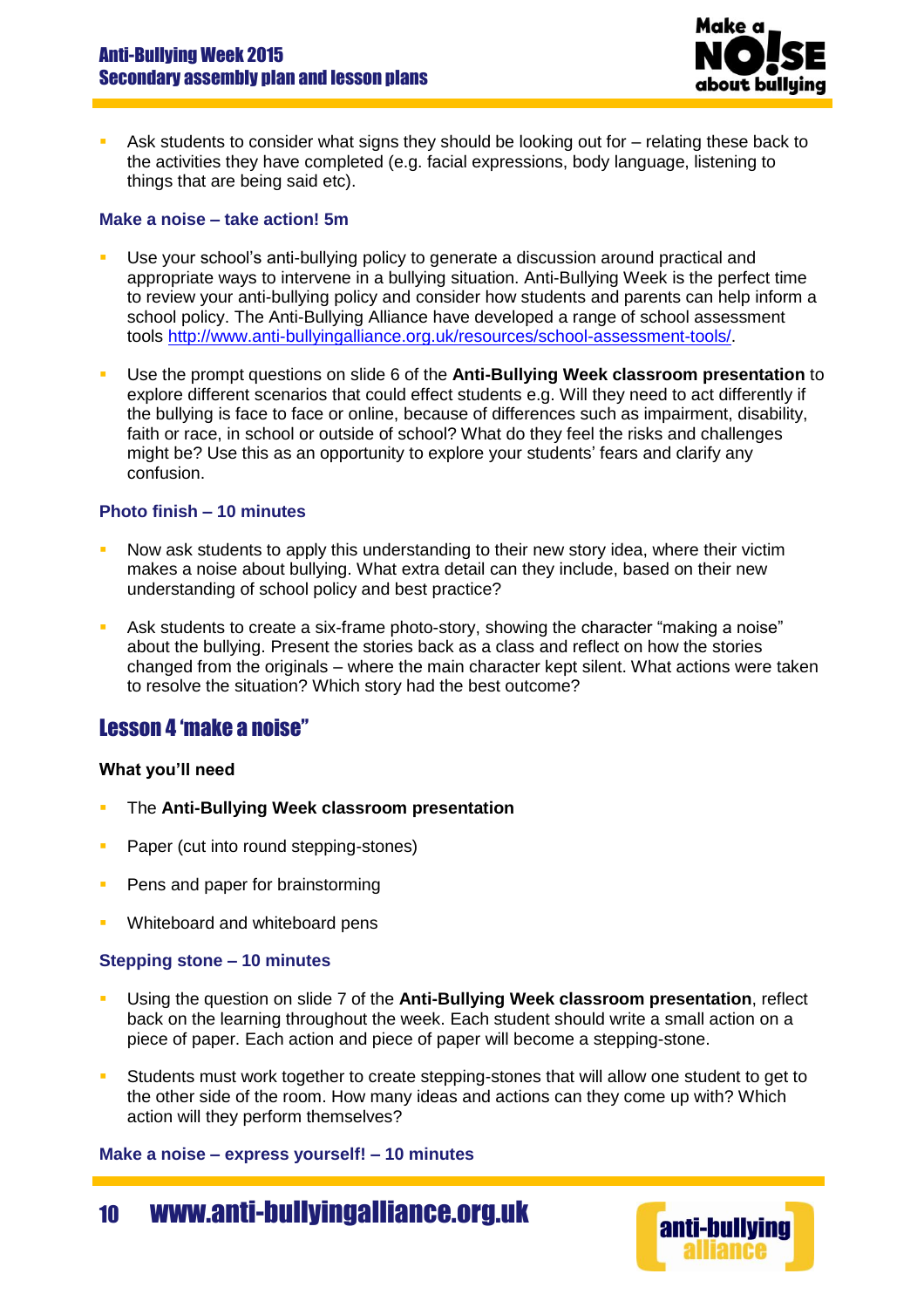

- As a class, watch the Anti-Bullying Week *Make A Noise* campaign video, on slide 8 of the **Anti-Bullying Week classroom presentation**. Use this, and the previous 'Stepping Stones' activity, as the creative stimulus to generate ideas for a 'make a noise campaign' around school that promotes self-expression, solidarity and not being afraid to 'make a noise' about bullying.
- This could become a class project or something that students work on in their own time. For year 7 students this would give them an opportunity to get to know each other, realise they feel the same about transitioning to secondary school and recognise that they need to look out for each other.
- Depending on the class, your resources and subject knowledge, this could include:
	- **Fashion show with slogan T-shirts and tote bags**
	- **Photography and art exhibition**
	- **Film festival and filmmaking competition**
	- School website articles and vlogs
	- Student radio shows and adverts
	- A poster campaign to encourage making a noise about bullying
	- Raps, poems, songs with anti-bullying themes
	- A school debate about bullying
	- A music video with an anti-bullying message or theme
	- Cake bake with anti-bullying slogans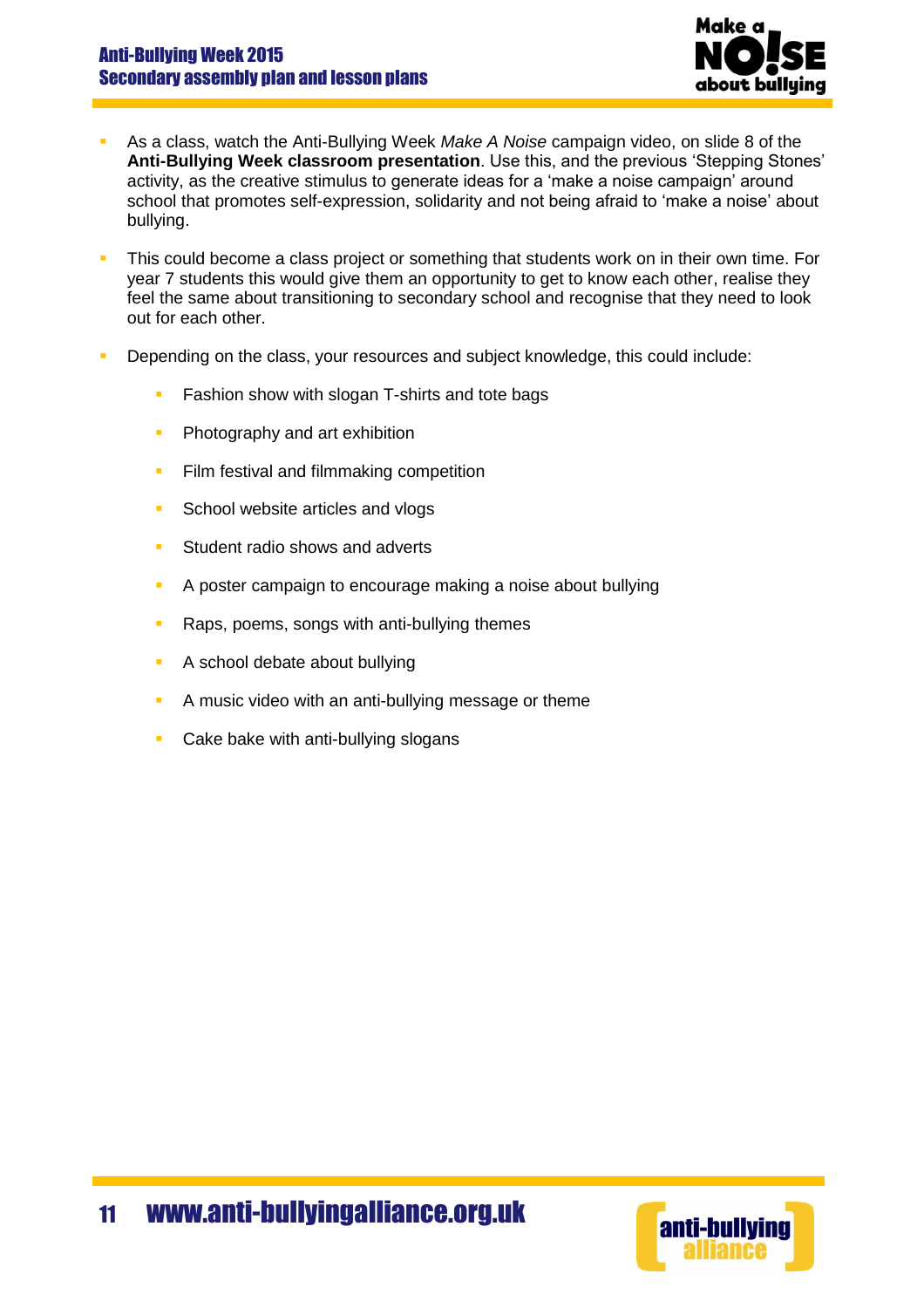

# <span id="page-11-0"></span>**Storyboard**